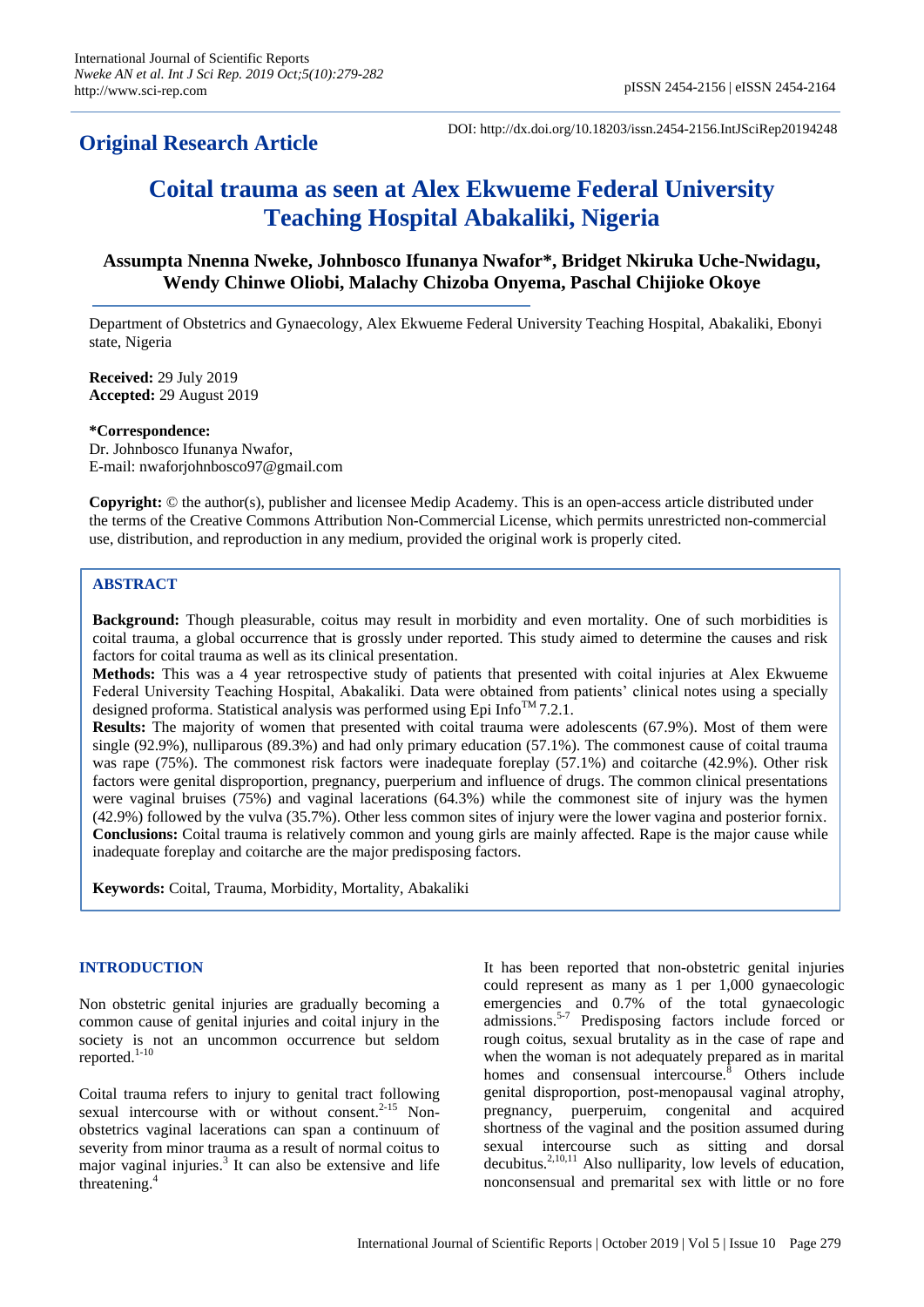play as earlier noted were strongly correlated with the risk of coital trauma. 10,11

Various presentations of coital injuries require careful evaluation, correct diagnosis and management for a successful outcome with minimal morbidity.<sup>12</sup> A quick diagnosis will require a high index of suspicious by all attending physicians followed by prompt and good physical examination including examination under anaesthesia under adequate lightening.<sup>13</sup> The usual site of occurrence is the right side of the posterior fornix in both consensual and non-consensual sex and in the vault of the vagina often in the right rather the left lateral wall.<sup>13</sup> This location also supports the idea of sexual disproportion or obvious anatomic reasons.<sup>14</sup> Other locations such as clitoris, laceration of the lateral vaginal wall often observed is an in frequent finding in available report.<sup>14</sup> Vaginal laceration may be single or multiple.<sup>15</sup>

Bleeding can be profuse leading to haemorrhagic shock, and these injuries may require transfusion of blood products and surgical repair in some cases.<sup>16</sup> Other complications may include haemoperitoneum, pneumoperitoneum and retroperitoneal hematoma even in the absence of vaginal perforation, rectovaginal fistula due to rectal injury, vesicovaginal fistula, vaginal stenosis, sepsis and occasionally death.<sup>17</sup> The main presentation is usually that of sudden onset of vaginal pain accompanied by profuse bleeding which if not quickly arrested will result in fatality.<sup>17</sup> Prompt patient resuscitation, vaginal tamponade and repair of the laceration in theatre is required to reduce morbidity and possible mortality sometimes associated with this condition, especially in culturally and religiously restrictive societies.<sup>16</sup> Coital trauma is not uncommon in our environment but under reported. Sex education, counseling and enforcement of laws to forestall occurrences of sexual violence will go a long way in reducing the menance.<sup>17</sup> This study sets out to identify its existence and prevalence at Alex Ekwueme Federal University Teaching Hospital, Abakaliki with the objectives of finding the risk factors and the causes and ways to reduce the morbidities and probably the mortality associated with it.

#### **METHODS**

#### *Study place*

The study was carried out at the Gynaecological Emergency Department of Alex Ekwueme Federal University Teaching Hospital (formerly known as Federal Teaching Hospital), Abakaliki, Ebonyi State, Nigeria. The hospital is the only Tertiary Hospital in Ebonyi state. It was formed in 2012 from the merger between the former Federal Medical Centre (FMC), Abakaliki and the then Ebonyi State University Teaching Hospital (EBSUTH), Abakaliki. It is located in Abakaliki, the state capital and receives referral from all parts of the state and neighbouring states of Enugu, Cross River, Abia and Benue.

#### *Study design*

This was a retrospective study of coital lacerations managed at the Alex Ekwueme Federal University Teaching Hospital, Abakaliki between  $1<sup>st</sup>$  January 2012 and 31st December 2015.

#### *Data collection*

Data were collected from the clinical folders of patients managed for coital injury at the gynaecology emergency department.

#### *Data analysis*

Data analysis was performed using EpiInfo version 7.2.1. The results were presented in tables as frequencies and percentages.

#### **RESULTS**

A total of 34 folders were retrieved but 28 folders had the complete information required for the study. Therefore, Coital trauma constitutes 34 out of 7175 gynaecological admissions that were seen within the study period. The incidence of coital trauma was 0.47% of all gynaecology cases seen during the study period.

#### **Table 1: Sociodemographic characteristics of women with coital trauma.**

| <b>Characteristics</b>    | <b>Frequency</b> | Percentage (%) |
|---------------------------|------------------|----------------|
| Age (years)               |                  |                |
| $<$ 10                    | 3                | 10.7           |
| $10-19$                   | 19               | 67.9           |
| 20-29                     | 4                | 14.3           |
| 30-39                     | $\overline{2}$   | 7.1            |
| >40                       | $\Omega$         | $\Omega$       |
| <b>Parity</b>             |                  |                |
| 0                         | 25               | 89.3           |
| $\mathbf{1}$              | $\overline{0}$   | $\overline{0}$ |
| $\overline{2}$            | 2                | 7.1            |
| 3                         | $\overline{0}$   | $\overline{0}$ |
| $\geq 4$                  | 1                | 3.6            |
| <b>Educational status</b> |                  |                |
| No formal<br>education    | 1                | 3.6            |
| Primary                   | 16               | 57.1           |
| Secondary                 | 8                | 28.6           |
| Tertiary                  | 3                | 10.7           |
| <b>Marital status</b>     |                  |                |
| Single                    | 26               | 92.9           |
| Married                   | 2                | 7.1            |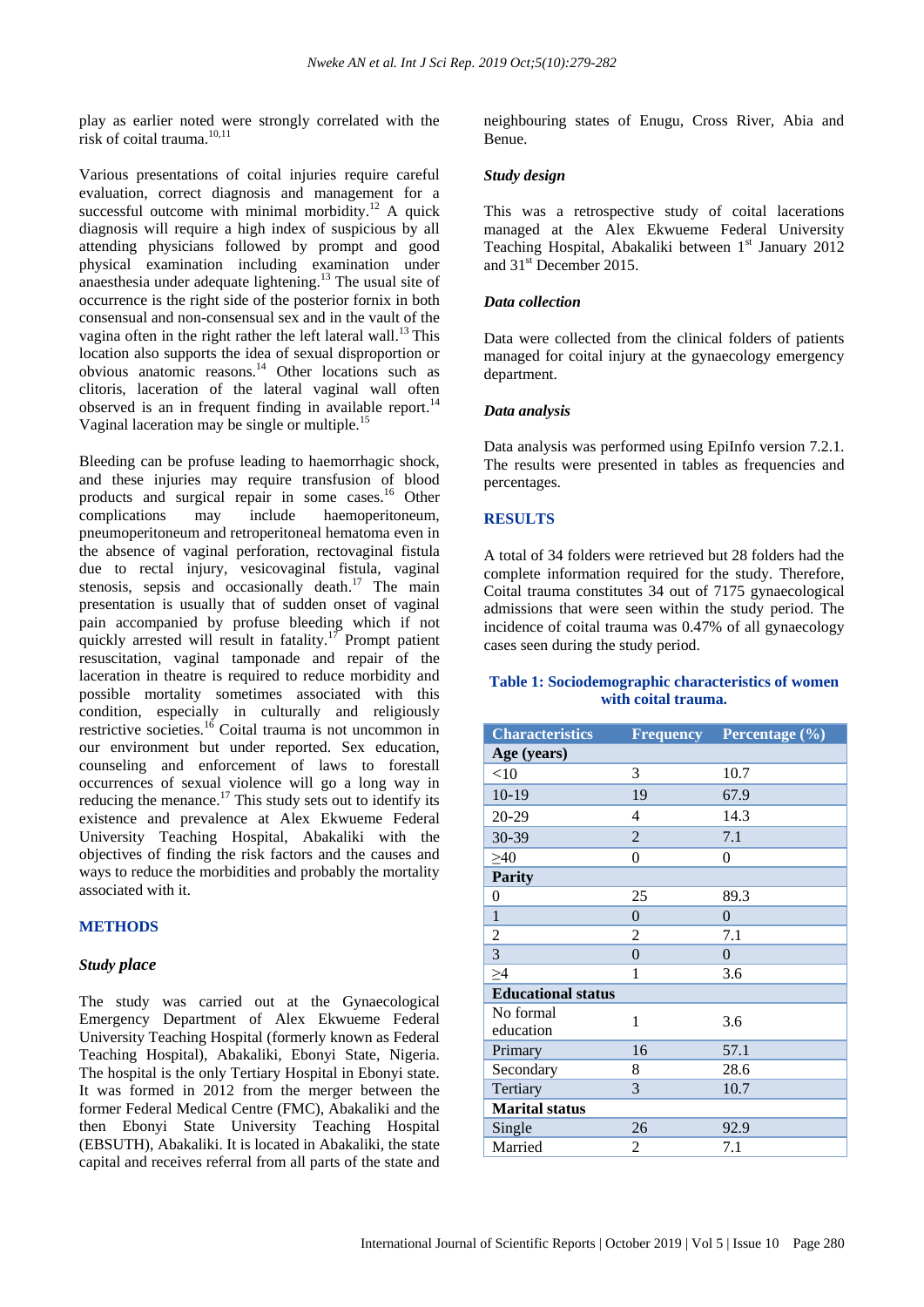Majority of the patients (67%) who had coital trauma were between the ages of 10 and 19 years while the least percentage (7%) was between 30 and 39 years. Patients less than 10 years of age constituted 10% while those between the ages of 20 and 29 years were 14%. Nulliparity and low parity constituted 97% of cases coital trauma. Majority of the cases (92%) were single and about 97% of patients had at least primary level of education (Table 1).

The commonest aetiological factor was alleged rape seen in 75% of the cases. Trauma at coitarche was seen in 28% of cases and 86% of cases were non-consensual. Other risk factors included pregnancy 7%, puerperuim 3% influence of drugs 3% and inadequate foreplay 57% (Table 2).

#### **Table 2: Causes, risk factors and consent for coitus.**

| <b>Characteristics</b> | <b>Frequency</b> | Percentage $(\overline{\frac{9}{6}})$ |
|------------------------|------------------|---------------------------------------|
| <b>Causes</b>          |                  |                                       |
| Rape                   | 21               | 75.0                                  |
| Rough sex              | 5                | 17.9                                  |
| None                   | $\mathfrak{D}$   | 7.1                                   |
| <b>Risk factors</b>    |                  |                                       |
| Coitarche              | 8                | 28.6                                  |
| Pregnancy              | 2                | 7.1                                   |
| Puerperium             |                  | 3.6                                   |
| Influence of drugs     |                  | 3.6                                   |
| Inadequate<br>foreplay | 16               | 57.1                                  |
| <b>Consent</b>         |                  |                                       |
| Non-consensual         | 4                | 14.3                                  |
| Consensual             | 24               | 85.7                                  |

#### **Table 3: Clinical presentation and site of injury following coital trauma.**

| <b>Characteristics</b>       | <b>Frequency</b> | Percentage $\overline{(\%)}$ |
|------------------------------|------------------|------------------------------|
| <b>Clinical presentation</b> |                  |                              |
| Laceration                   | 18               | 64.2                         |
| <b>Bruises</b> only          | 8                | 28.6                         |
| Vulvo-vaginal<br>haematoma   | 1                | 3.6                          |
| Hypovolaemic<br>shock        |                  | 3.6                          |
| Fistula                      | 0                |                              |
| Site of injury               |                  |                              |
| Lower vagina                 | 6                | 21.4                         |
| Posterior fornix             | 7                | 25.0                         |
| Vulva                        | 2                | 7.1                          |

Majority of women who had coital trauma presented with vaginal bleeding and pain. Of all the patients who presented with coital trauma, 66% had vaginal laceration, 28% had bruises at the vulva and vaginal, and 3% had vulva haematoma and hypovolemic shock. Hymenal injury was seen in 28% of the patients, 21% each had injury at the fourchette and lower vagina. Laceration at the posterior fornix was seen in 25% of cases and 7% had injury at the vulva (Table 3). All the patients had broad spectrum antibiotics and hematinics. Examination under anaesthesia and repair of laceration was done in 36% of the cases, vaginal packing was the mode of treatment in 20% of cases while 44% of patients had wound dressing done. Only one patient had blood transfusion due to hypovolemic shock.

#### **DISCUSSION**

Non obstetric genital injuries are gradually becoming a common cause of genital injuries.<sup>5</sup> Coital injury in the society is not an uncommon occurrence but seldom reported. 8 In this study, coital trauma constituted 0.4% of all gynaecological patients seen. This is lower than 0.7% reported in New York, USA and much lower than the case reported in a Nigerian Urban setting. <sup>6</sup> The lower incidence may be related to the stigma attached to the condition.

In this study, majority of the cases were nulliparous and single. This was similar to the findings in Maiduguri and Nigerian Urban setting.<sup>6,8</sup> Also it was found that majority of the patients were teenagers which was similar to the finding in Maiduguri and Calabar Nigeria but a little different from the finding in limbe regional hospital.<sup>5,8,17</sup> Fifty seven percent of the patients had primary level of education and 3% had no formal education this was in sharp contrast to the finding in Maiduguri where 45% of the patients had no formal education.<sup>8</sup>

Rape was the commonest aetiological factor seen in 75% of cases. This was not surprising as 65% of our patients were teenagers and rape is commonly seen in young ladies. A similar finding was reported in limbe regional hospital, Calabar and in Maiduguri this was in contrast with the findings in urban Nigeria setting by Omoghoja that reported inadequate or lack of foreplay as a significant risk factor in coital injuries.<sup>3,5,8,17</sup>

In this study, it was found that coitarche was a major predisposing factor to coital trauma especially when there is nonconsensual sex as was the case in 86% of cases and therefore more traumatic. This is similar to the finding in Maiduguri. 8 Inadequate foreplay was a risk in 57% of cases and pregnancy in 7% of cases. Whereas puerperium and influence of drugs accounted for 3% of cases.

The commonest clinical presentation found in this study was vaginal bleeding and pains. This was similar to the findings at limbe region hospital and Nigerian urban setting.<sup>5,8</sup> Also in this study, there was a case each of hypovolemic shock and vulva hematoma. This was similar to the study done in Maiduguri, Calabar and New York. 8,12,17 The patient in hypovolemic shock had blood transfusion to correct anaemia. Vulva haematoma is a rare occurrence and was only seen in 3% of the cases.